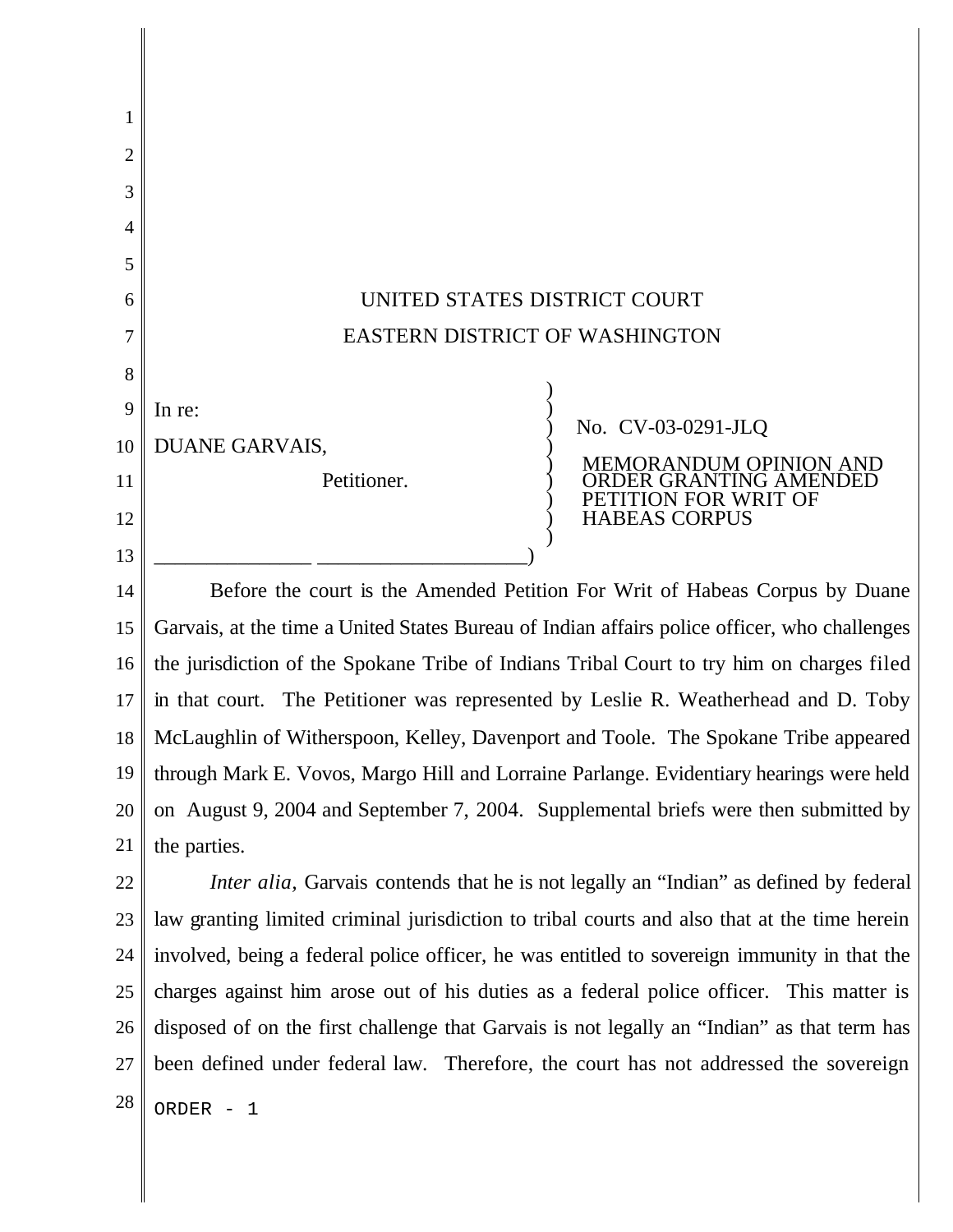1 2 3 4 5 6 7 8 immunity issue. Previously, this court has ruled that pursuant to 25 U.S.C. § 1303, which states that "The privilege of the writ of habeas corpus shall be available to any person, in a court of the United States, to test the legality of his detention by Order of an Indian tribe," does not require Garvais to first exhaust his challenges in tribal court before seeking *habeas* relief in this court. (C.R. 44 and cases cited therein); *Wetsit v. Stafne,* 44 F. 3d 823, 826 (9th Cir. 1995); and *Means v. Northern Cheyenne Tribal Court*, 154 F. 3d 941 (9th Cir. 1998) (rev'd on other grounds, *United States v. Enas*, 255 F. 3d 662 (9th Cir. 2001)).

## **BACKGROUND**

9

10 11 12 13 14 15 16 17 18 19 20 21 22 Based on the evidentiary hearings and documents admitted during those hearings, the following are the findings of fact of this court. In August, 2003, and for several years prior thereto, Garvais was employed as a police officer by the United States Bureau of Indian Affairs. At the times in question he was assigned to the Spokane Tribe of Indians reservation. Means contends that while so employed he began investigating the theft of property from the evidence room, allegedly by Spokane Tribal police officers. Garvais contends that as a result of that investigation he was retaliated against and charged by those officers in Spokane Tribal Court with the misappropriation of drug "buy" money with which he was entrusted. Garvais denies that charge. Garvais was arrested on a Spokane Tribal Court warrant and at the time of the filing of this *habeas corpus* action was in custody pursuant to that warrant. Garvais was released on bond from the Spokane Tribal Jail and has remained at liberty pending resolution of the tribal court jurisdictional issue raised in this *habeas corpus* action.

23 24 25 26 27  $28$  ORDER - 2 The evidentiary hearings in this matter revealed that most of the factual matters are not in dispute. First, the evidence revealed that Garvais is not and never has been an enrolled member of any federally recognized tribe nor has he ever been eligible for such enrollment. Garvais contends that this fact alone precludes a finding that he is an "Indian" for tribal court jurisdictional purposes pursuant to 25 U.S.C. § 1301(2) which, in relevant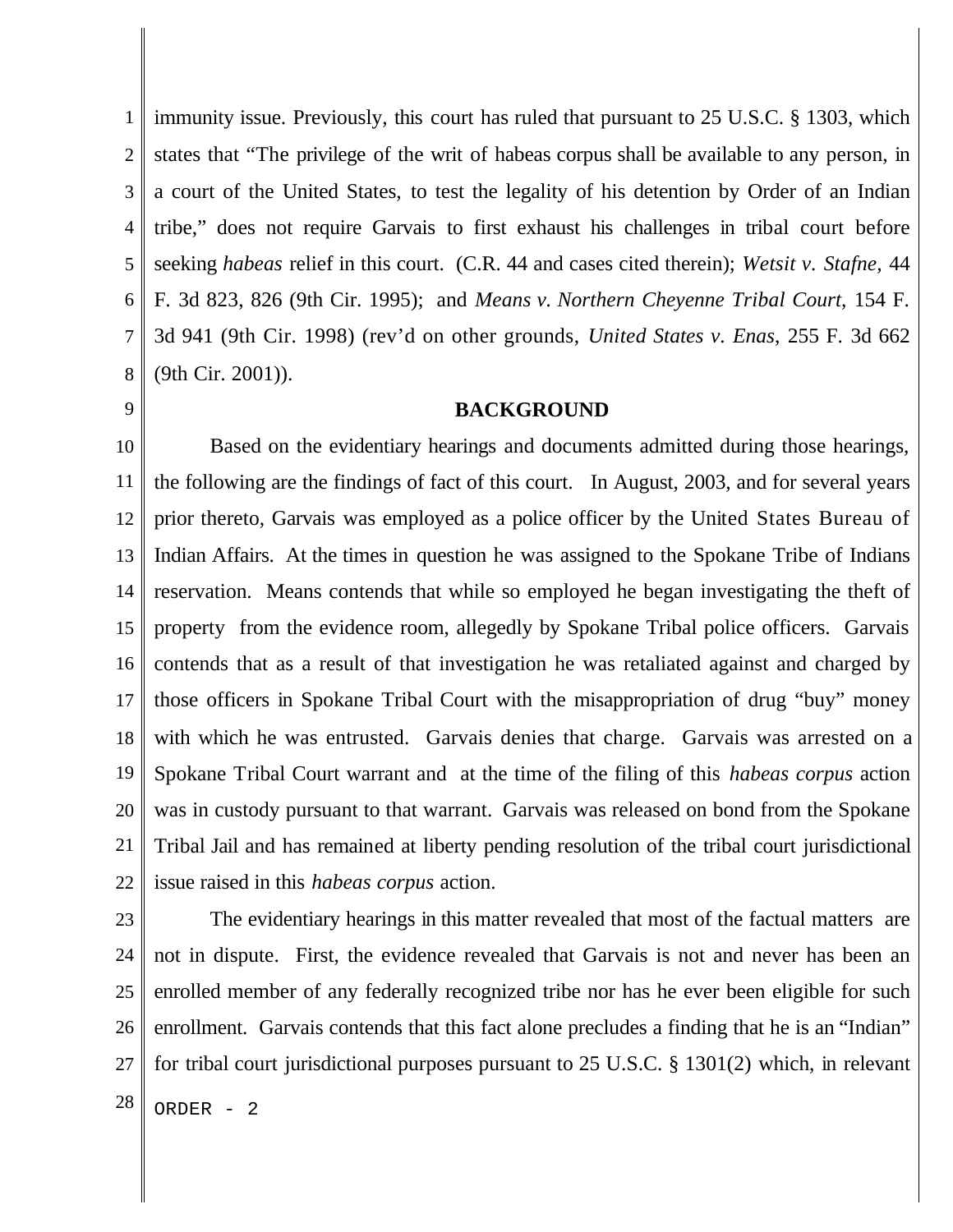1 2 3 4 5 part, affirms "the inherent power of Indian tribes . . . to exercise criminal jurisdiction over all Indians." While membership in a federally recognized tribe is an important consideration in the "Indian" determination, for the reasons stated, *infra,* this court determines that non-membership in a federally recognized Indian Tribe, in and of itself, does not preclude an "Indian" finding.

6 7 8 9 10 11 12 13 14 15 16 17 18 Duane Garvais was born on May 6, 1966 to Mary McDonald Garvais and Kenneth Garvais. His mother had 1/8th Colville Indian blood, but that limited blood quantum did not entitle her to become an enrolled member of the Colville Tribe. The birth certificate of Duane Garvais (Ex. 2) listed the "Color Or Race" of the mother, Mary McDonald Garvais, as "White" and that of the father, Kenneth Charles Garvais as "Indian," although the evidence in this case (Ex. 4) indicated that at most the father's total "Indian" blood was 1/4th, being 1/16 Yankton Sioux, 1/16th Santee Sioux, and 1/8th Kootenai. The evidence in this case further established that the biological father was never an enrolled member of any federally recognized Indian Tribe nor was he eligible for enrollment therein in that his largest quantity of blood was 1/8th Kootenai. The total "Indian" blood of the Petititioner, Duane Garvais was at most 1/16th Colville, 1/32 Yankton Sioux, 1/32 Santee Sioux, and 1/16th Kootenai, far short of the 1/4th blood required by these tribes for enrollment.

19 20 21 22 23 24 25 26 27  $28$  ORDER - 3 When the Petitioner, Duane Garvais, was approximately one year old his parents divorced and his mother moved to the Wenatchee, Washington area, some distance from the Colville Indian Reservation. She subsequently married Steven John Hodgson, a non-Indian, and the Petitioner and his mother thereafter lived in the residence of the Hodgsons for the rest of the Petitioner's minority years. When the Petitioner was four years of age, with the consent of the biological father, Steven John Hodgson adopted the Petitioner (Ex. 1) in Wenatchee, Washington. In accordance with Washington law a new birth certificate (Ex. 3) was issued for Duane Garvais showing that the "Color Or Race" of his mother was "White" and that of the father, Steven John Hodgson as "White." The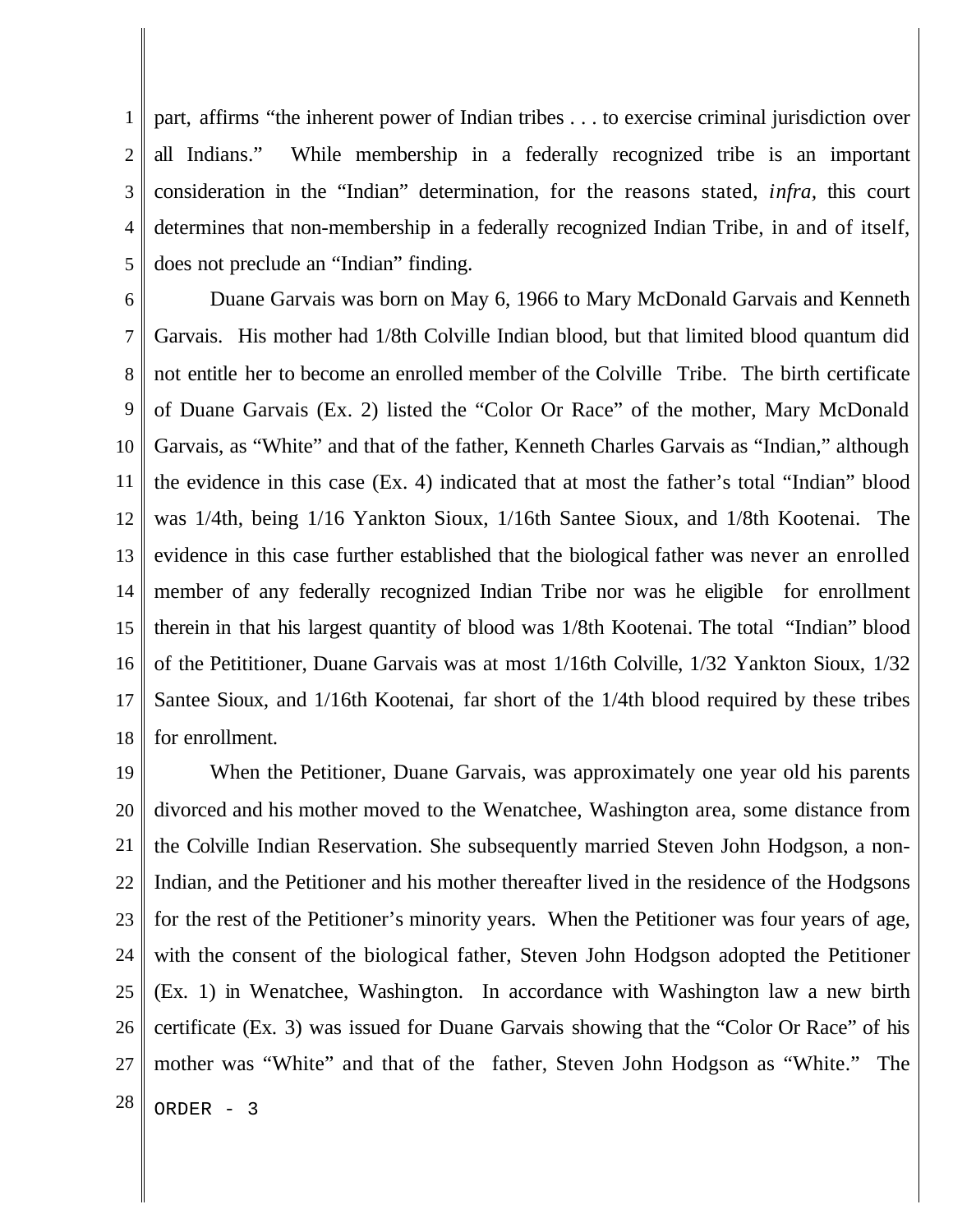1 2 Hodgson family lived in non-Indian communities and had no contact with any Indian community or Tribe.

3 4 5 6 7 8 9 10 11 12 13 When the Petitioner reached the age of majority he was either informed or learned of his biological father and apparently made contact with him. The Petitioner apparently learned of his father's Indian blood. The Spokane Tribe, in seeking to prosecute the Petitioner as an "Indian" contends that after meeting his biological father, Garvais thereafter held himself out as an "Indian." When Garvais joined the United States Marine Corp in 1986 the typed portion of those records listed his "Ethnic Group" as "American Indian." However, in the portion of enlistment documents completed in handwriting, the Petitioner listed his name as Duane Henry Hodgson, his father as Steven J. Hodgson and his mother as Mary E. McDonald. It is uncertain when the Petitioner commenced using the surname of Garvais. His discharge from the United States Marine Corp still showed his surname as Hodgson. (Ex. 29).

14 15 16 17 18 19 20 21 22 23 24 After his discharge from the Marine Corp in 1990, Garvais worked as a police officer for the Colville Indian Tribe until 1999 when he was appointed as a Criminal Investigator by the United States Bureau of Indian Affairs, where he was serving at the time of the charge filed against him in the Spokane Tribal Court in 2003. At the time of his appointment by the Bureau of Indian Affairs he was given an "Indian Preference." However, following the charge being filed in Spokane Tribal Court, Garvais requested assistance from the Bureau of Indian Affairs, stating *inter alia* that "I am not an enrolled member of any Federally Recognized Tribe which in itself removes any claims the Spokane Tribe has regarding venue or jurisdiction." This caused the Bureau of Indian Affairs to investigate whether Garvais' appointment by the Bureau of Indian Affairs was erroneous based upon an alleged incorrect determination of Garvais's entitlement

25 26 27 to an Indian Preference. The Bureau of Indian Affairs determined that the Preference had been improperly granted making Garvais ineligible for the prior appointment. The Bureau of Indian Affairs removed him from his position in February, 2004 and that determination

 $28$  ORDER - 4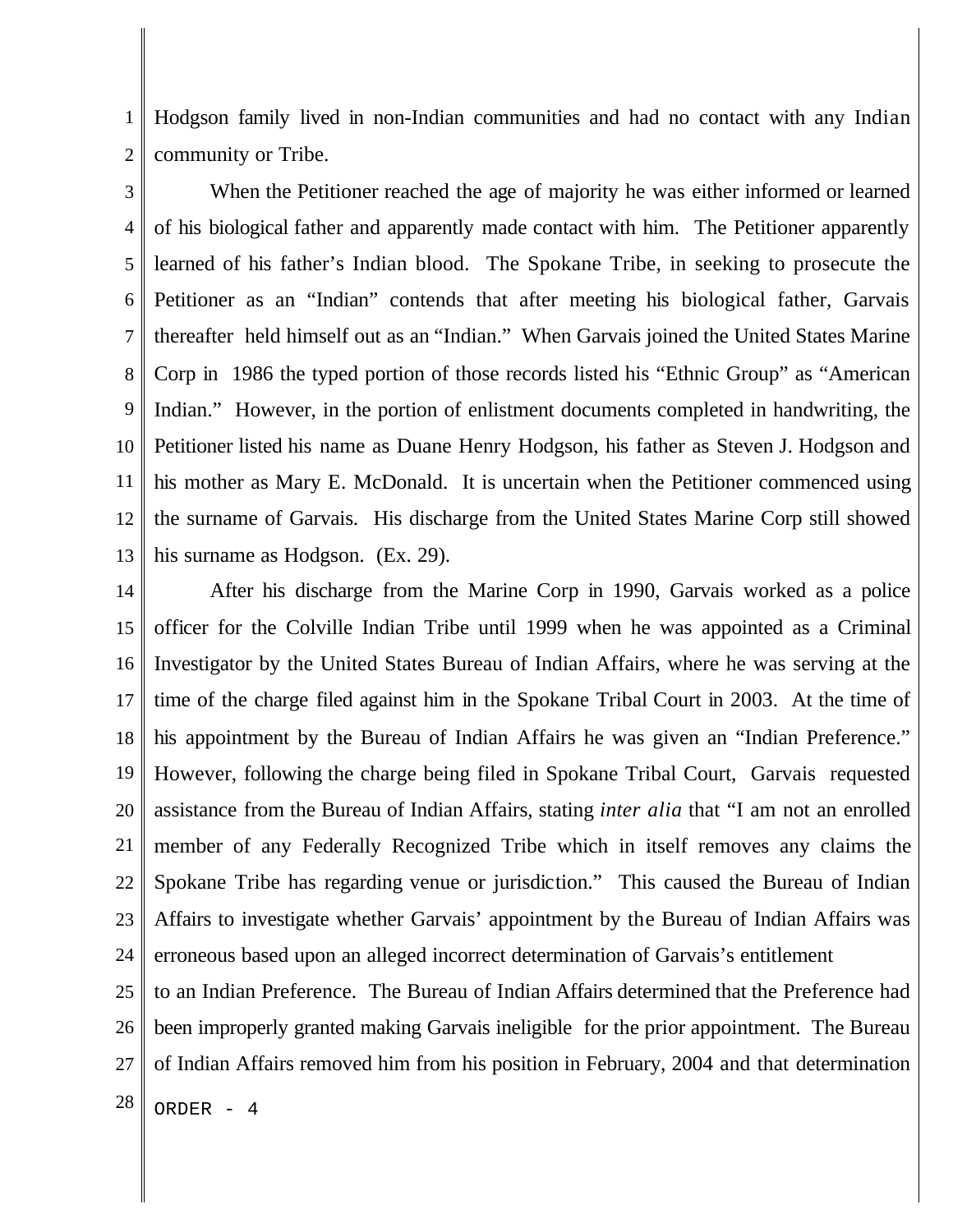1 2 3 4 5 was upheld by the Merit Systems Protection Board on July 8, 2004. (Ex 25). The basis for this decision was that to be entitled to the Indian Preference as a descendant of a member of a federally recognized Indian tribe, the applicant himself must have been residing on an Indian reservation on June 1, 1934. Being born in 1966, Garvais did not meet the 1934 requirement.

6 7 8 9 10 11 12 13 14 15 Included in the Bureau of Indian Affairs file (Ex. 29) is a resume apparently prepared by Garvais at the time of his application for employment. That resume states in part that "I am a direct descendant of the Colville Confederated tribes 1/16 blood degree and a resident of Washington. I am pending enrollment with the Assiniboine tribe in the near future with a documented blood degree of 5/8." That statement was erroneous as evidenced by the September 7, 2004 testimony of Elizabeth Horse Capture Azure of the Assiniboine Tribe enrollment office. Ms Azure's testimony established that the enrollment records of that Tribe failed to establish that Mr. Garvais' biological father was a descendant of that Tribe or that Duane Garvais was a descendant of that Tribe or entitled to enrollment therein.

16 17 18 19 20 21 22 23 24 25 26 27  $28$  ORDER - 5 While employed by the Bureau of Indian Affairs, Garvais was assigned to the Spokane Tribe reservation. Of that five year term of employment Garvais lived on the Spokane reservation for a period of approximately 19 months. Apparently the Spokane Tribe gave Garvais and his wife preference for Spokane Tribe housing, although the evidence did not establish that this was by reason of his being an "Indian." Rather, the evidence established that this housing preference was by reason of the nature of Garvais' employment as a police officer with the Bureau of Indian Affairs. While officials of the Spokane Tribe believed Garvais to be an "Indian" it was known that he was not a member of that Tribe and he was not recognized as a member of any other Tribe. Garvais did not participate in that Tribe's stick games, was not entitled to vote in tribal elections, did not receive "per capita" payments, and was not granted tribal hunting or fishing rights. Apparently during this time Garvais was afforded occasional medical treatment at the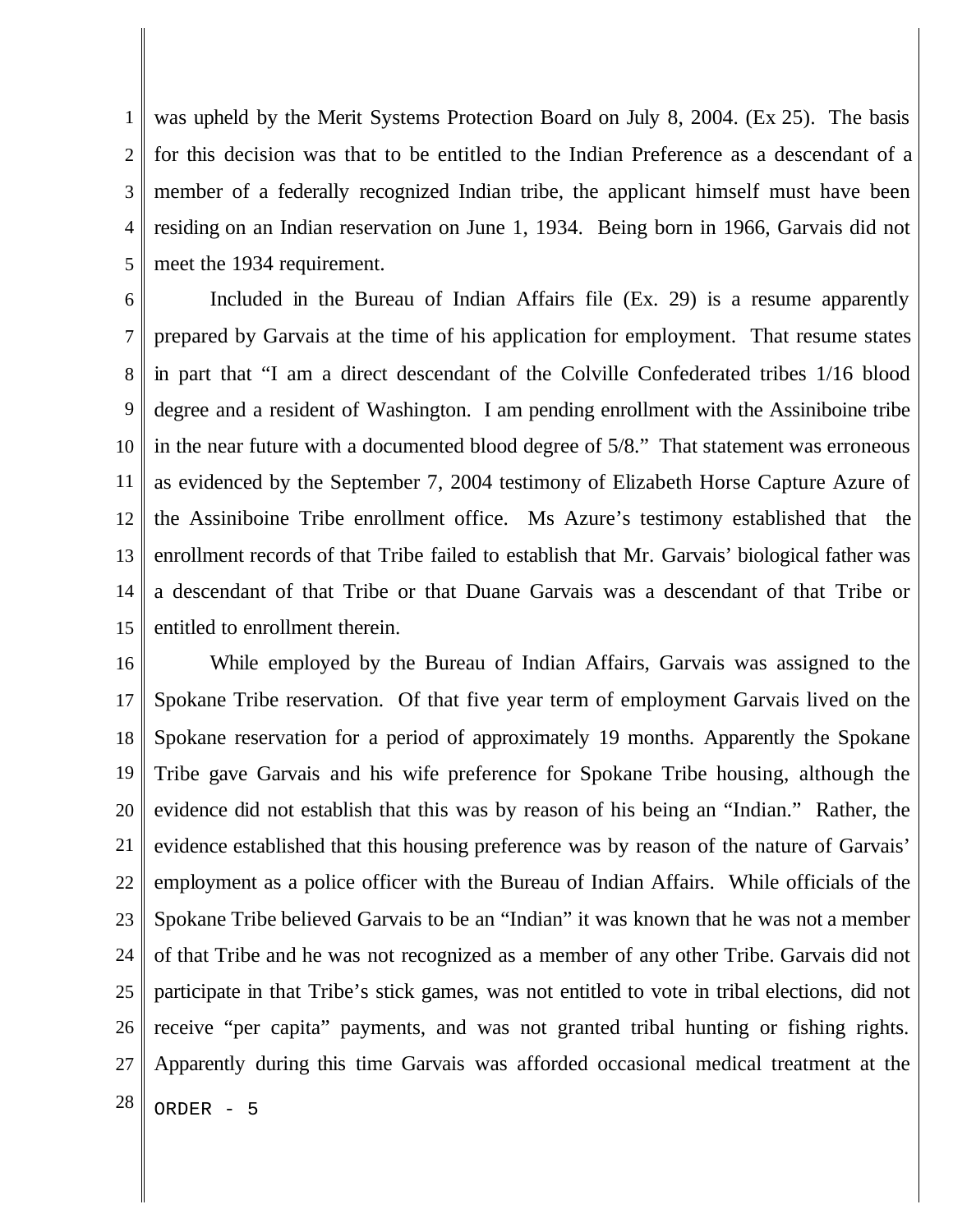1 2 3 4 5 6 7 Colville Tribal Health Service. (Ex. 23). However, that health care is made available to any descendant of a member of that Tribe, regardless of blood, and membership in that Tribe is not required. Exhibit 27 is the Descendant Certification of the Colville Confederated Tribes which shows that Garvais' apparent grandfather, Fred Henry McDonald, had been a member of that Tribe with a "Colville Indian Blood Possessed" of 1/4th. Duane Garvais' "Colville Indian Blood Possessed" was listed as 1/16th. To be a member of that Tribe the person must have at least 1/4th Colville blood.

8 9 10 11 12 13 14 15 16 On August 9, 2004, the Spokane Tribe introduced the testimony of Dion Fry, who was married to Garvais in 1996. Apparently she and Garvais were divorced, followed by a remarriage and another divorce in a state of Washington court. Ms. Fry is an enrolled member of the Colville Confederated Tribes. Ms. Fry testified that Garvais told her that he was a descendant of a Colville tribal member and that he had family members who were members of the Assiniboine Tribes. Ms. Fry testified that Garvais participated in some Indian activities such as the use of a "sweathouse" for spiritual reasons, that he had possession of a sacred Indian feather in his truck, and that he had participated in Indian basketball games and Indian "pow-wows."

17 18 19 20 21 22 23 24 25 26 27 None of the witnesses offered by the Spokane Tribe established that Garvais had ever held himself out as a member of any federally recognized Indian Tribe and all persons having records of Garvais knew that he had no Spokane blood and only 1/16 Colville blood, much less than the 1/4 blood required to be a member of either Tribe. The testimony of those witnesses, at best, established that Garvais had held himself out as a descendant of a Colville tribal member (his grandfather). He further stated to his then wife that he believed he was descended from the Assiniboine Tribe, although that belief was incorrect as established by the testimony of the enrollment officer of that Tribe. At no time did Garvais represent to anyone that he was a member of any Tribe, Colville, Assiniboine, or any other federally recognized Tribe. The strongest evidence offered by the Spokane Tribe was from Garvais's resume attached to his B.I.A. application and even

 $28$  ORDER - 6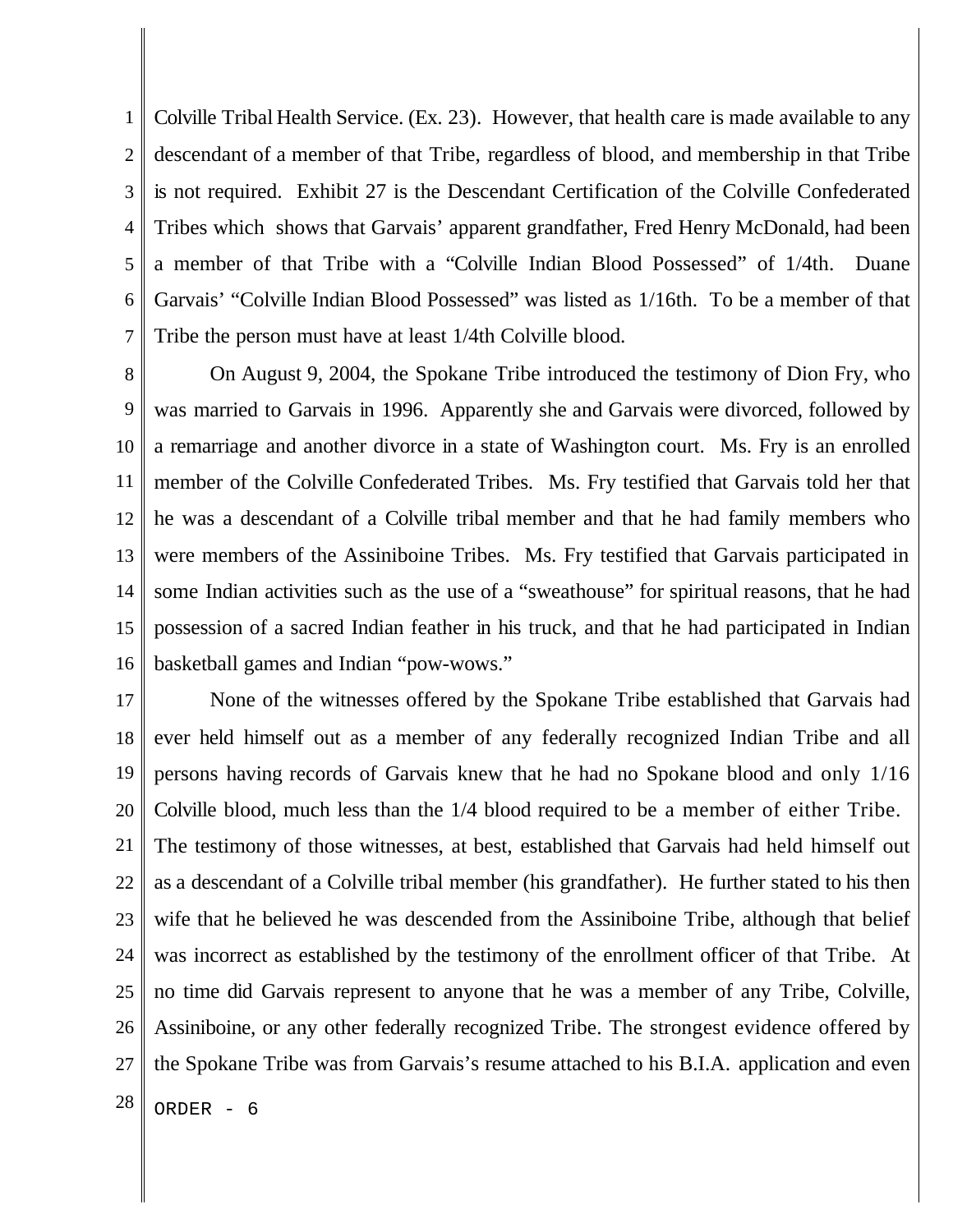1 that did not represent that he was a member of any federally recognized Indian tribe.

2 3 4 5 6 7 8 Section 2-1.12 of the Spokane Tribal Code defines an Indian as follows: "An 'Indian' as used in this Code shall be deemed to be any person of Indian descent who is a member of a recognized Indian Tribe under Federal jurisdiction." The court has previously ruled that this provision of the Spokane Tribal Code does not, in and of itself, preclude the prosecution by that Tribe of an Indian who is not a member of a federally recognized Indian tribe, although it does show the importance the Spokane Tribe places on membership in a federally recognized Tribe.

9

From the foregoing, the court finds:

10 11 1. The Petitioner Duane Garvais is not now and never has been a member of any federally recognized Indian Tribe.

12 13 2. The maximum Indian blood possessed by Duane Garvais in any federally recognized Indian Tribe is 1/16th Kootenai and 1/16th Colville.

14 15 3. All relevant Indian Tribes require a direct blood line of at least 1/4th to be eligible for enrollment in that Tribe.

16 17 4. Duane Garvais at no time held himself out as being a member of any federally recognized Indian Tribe.

18 19 5. Duane Garvais was not recognized by the Spokane, Colville, or any other Tribe as a member of a federally recognized Indian Tribe.

20 21 22 23 6. Duane Garvais held himself out to be a descendant of an enrolled member of the Colville Confederated Tribes and from that heritage, represented in his application for employment with the Bureau of Indian Affairs that he should be granted a preference as an Indian.

24

## **ANALYSIS**

25 26 27  $28$  ORDER - 7 In 1990 the United States Supreme Court, in *Duro v. Enas*, 495 U.S. 676, ruled that tribal courts did not possess criminal jurisdiction over Indians who were not members of that Tribe. The United States Congress promptly passed 25 U.S.C. §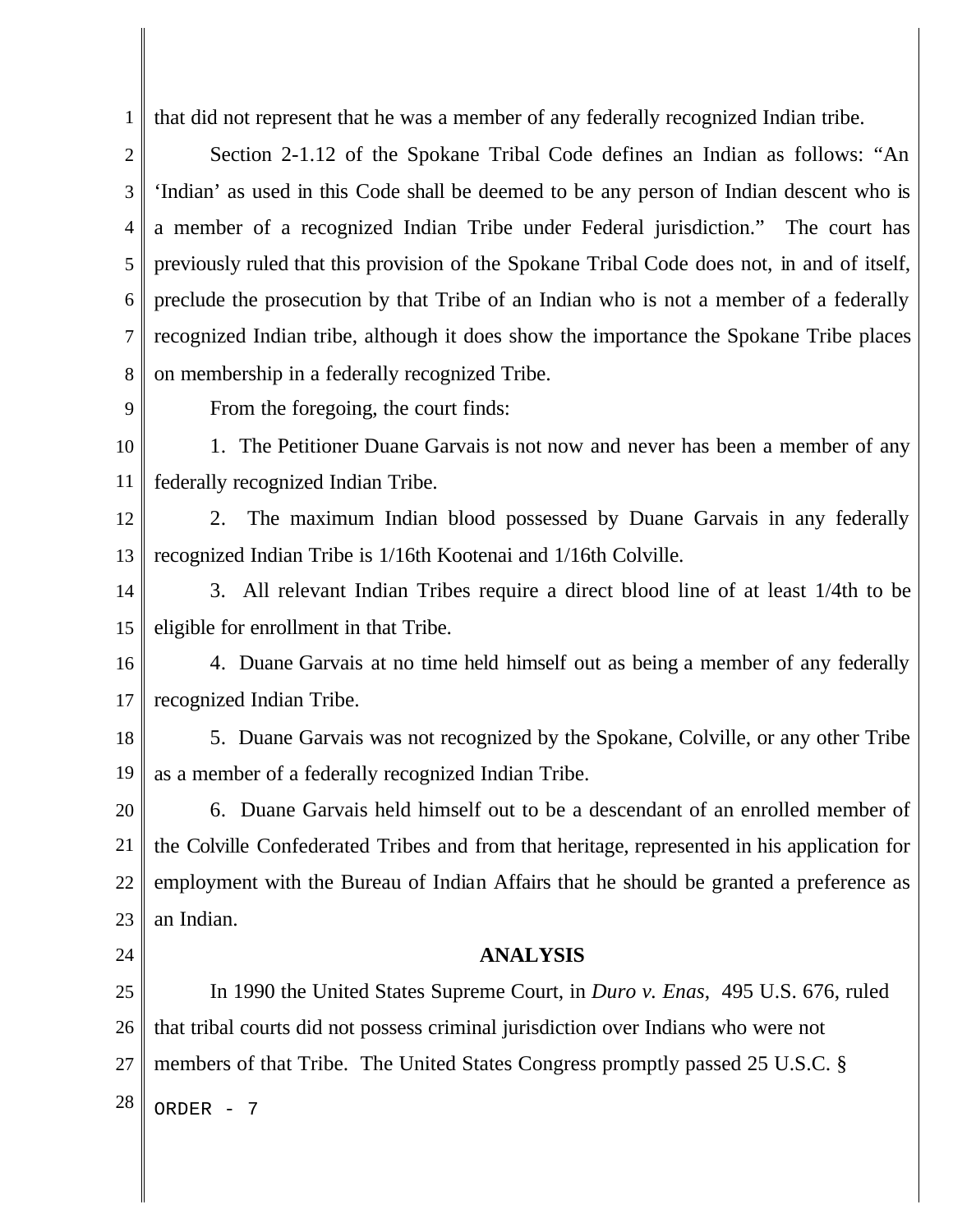| 1        | 1301(2) which recognized and affirmed the "inherent power of Indian tribes to                                                                                                                                                                                |
|----------|--------------------------------------------------------------------------------------------------------------------------------------------------------------------------------------------------------------------------------------------------------------|
| 2        | exercise criminal jurisdiction over all Indians," without regard to membership in the                                                                                                                                                                        |
| 3        | charging tribe. In June, 2001, in a unanimous en banc opinion, the Ninth Circuit Court                                                                                                                                                                       |
| 4        | of Appeals upheld the constitutionality of that statute, reserving a possible equal                                                                                                                                                                          |
| 5        | protection argument that was not presented to it. United States v. Enas, 255 F. 3d                                                                                                                                                                           |
| 6        | 662; cert. denied, 534 U.S. 1115 (2002). This year, the United States Supreme Court                                                                                                                                                                          |
| 7        | also found $\S$ 1301(2) to be constitutional, rejecting a double jeopardy challenge in                                                                                                                                                                       |
| 8        | United States v. Lara, 124 S. Ct. 1628 (2004). The Court, as had the Ninth Circuit in                                                                                                                                                                        |
| 9        | <i>Enas</i> , reserved ruling on any possible due process or equal protection challenge to §                                                                                                                                                                 |
| 10       | 1301(2) as not having been presented. The Petitioner herein, Mr. Garvais, has put                                                                                                                                                                            |
| 11       | forth the equal protection argument, however, because of this court's finding that Mr.                                                                                                                                                                       |
| 12       | Garvais is not subject to the jurisdiction of the Spokane Tribal Court, the court has not                                                                                                                                                                    |
| 13       | addressed that challenge.                                                                                                                                                                                                                                    |
| 14       | 25 United States Code § 1301(4) sets forth the definition of who are Indians that                                                                                                                                                                            |
| 15       | are subject to the jurisdiction of Tribal Courts as follows:                                                                                                                                                                                                 |
| 16<br>17 | "Indian" means any person who would be subject to the jurisdiction of the<br>United States as an Indian under section 1153, Title 18, if that person were to<br>commit an offense listed in that section in Indian country to which that section<br>applies. |
| 18       | 18 United States Code § 1153, commonly referred to as the Major Crimes Act,                                                                                                                                                                                  |
| 19       | provides for federal jurisdiction over 14 enumerated crimes committed by "Indians"                                                                                                                                                                           |
| 20       | within "the Indian country". Section 1153 contains no definition of "Indian," and the                                                                                                                                                                        |
| 21       | determination of whether a person is an "Indian" has been left to the courts. The court                                                                                                                                                                      |
| 22       | decisions setting forth considerations in defining "Indian" for jurisdictional as opposed                                                                                                                                                                    |
| 23       | to racial classification are therefore instructive. The most modern text on Indian law is                                                                                                                                                                    |
| 24       | William C. Canby's American Indian Law (4th Ed. 2004). At pages 8-10 of his                                                                                                                                                                                  |
| 25<br>26 | treatise, Judge Canby discusses "Who Is An Indian?" He states in part that besides                                                                                                                                                                           |
| 27       | the basic requirement of the individual having some Indian blood that:                                                                                                                                                                                       |
| 28       | ORDER -<br>- 8                                                                                                                                                                                                                                               |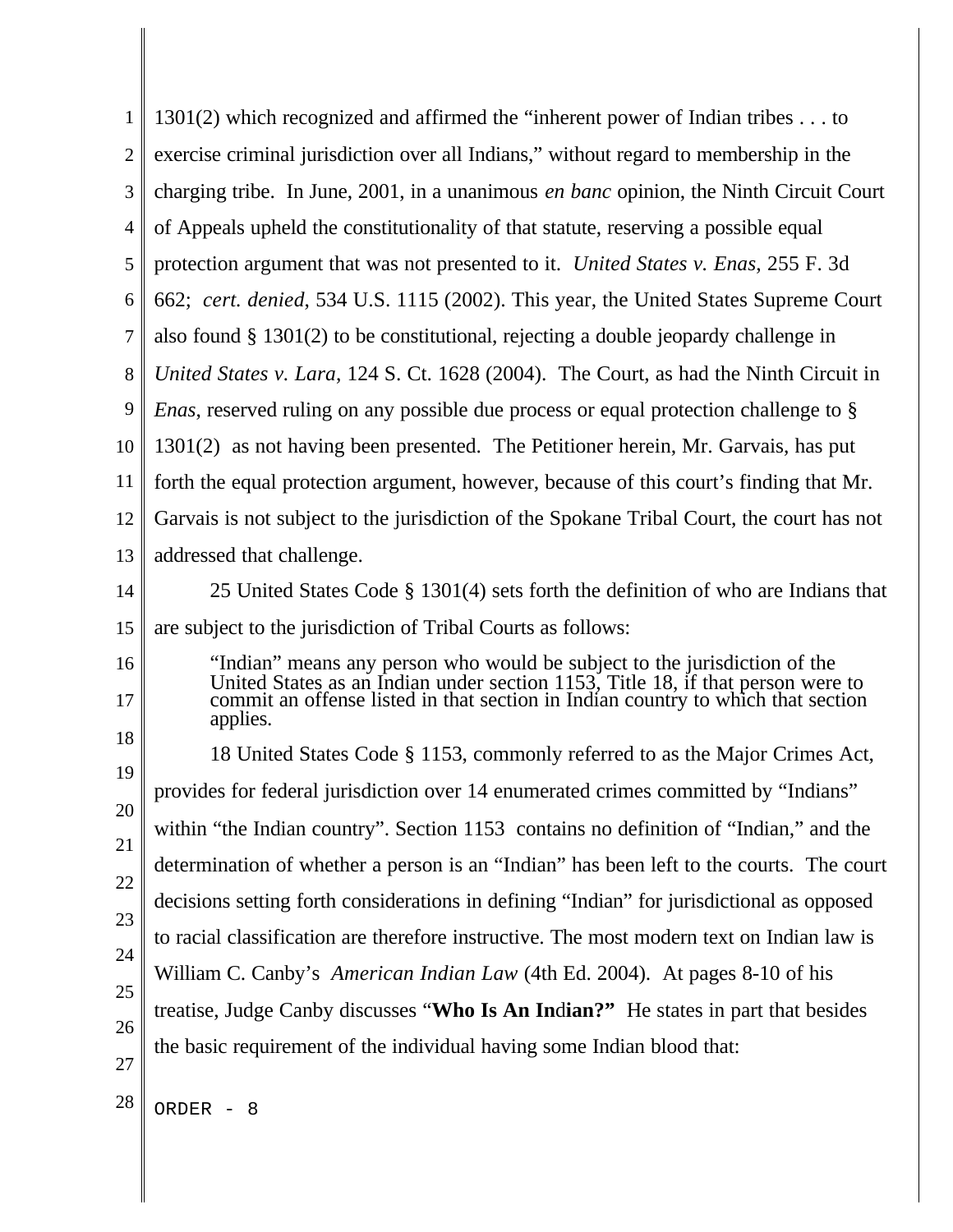1 2 3 4 5 6 7 8 9 10 11 12 13 14 15 16 17 18 19 20 21 22 23 24 25 26 For many federal jurisdictional and statutory purposes it is not enough that the individual be regarded as an Indian by his or her community; the person must be considered a member of a *federally recognized* tribe. LaPier v. McCormick, 986 F. 2d 303,305 (9th Cir. 1993); State v. Sebastian, 243 Conn. 115, 701 A. 2d 13(1997); United States v. Antoine, 318 F. 3d 919 (9th Cir. 2003). As to the necessity of a person being a member of a federally recognized Indian Tribe, Judge Canby, @ 10, states: It is not always necessary for an individual to be formally enrolled in a recognized tribe to be regarded as a member for jurisdictional purposes. United States v. Broncheau, 597 F. 2d 1260 (9th Cir. 1979); United States v. Keys, 103 F. 3d 758, 761 (9th Cir. 1996); but see United States v. Lawrence, 51 F. 3d 150 (8th Cir. 1995). Nevertheless, enrollment is commonly a prerequisite for acceptance as a member of the tribal community, and it provides by far the best evidence of Indian status. As Judge Canby points out, *supra,* certain court decisions, have held, arguably, that whether a person is a member, in fact, of a federally recognized Indian Tribe, is determinative in concluding whether that person is legally an Indian for § 1153 jurisdictional purposes. In *LaPier v. McCormick*, 986 F. 2d 303 (9th Cir. 1993), the court rejected the contention of a state convicted person that he was only subject to federal court jurisdiction under § 1153 because he was an Indian. The Ninth Circuit, at 304-05, summarily dismissed this claim including evidence of the Defendant's significant Indian blood and other connections to a Tribe, holding that those matters are not of concern when the "threshold" question of membership in a federally acknowledged Indian Tribe is answered in the negative. The court stated: "If the answer is no, the inquiry ends. A defendant whose only claim of membership or affiliation is with an Indian group that is not a federally acknowledged Indian Tribe cannot be Indian for criminal jurisdiction purposes." *Id.* at 306, citing *United States v. Heath*, 509 F. 2d 16,19 (9th Cir. 1974). See also *United States v. Lawrence*, 51 F. 3d 150 (8th Cir. 1995). In this case, it is not disputed that Mr. Garvais does in fact have Indian blood, although that quantum is limited. His maximum Indian blood in any federally

27 recognized Indian Tribe is 1/16th. Cumulating the Indian blood of his biological father

 $28$  ORDER - 9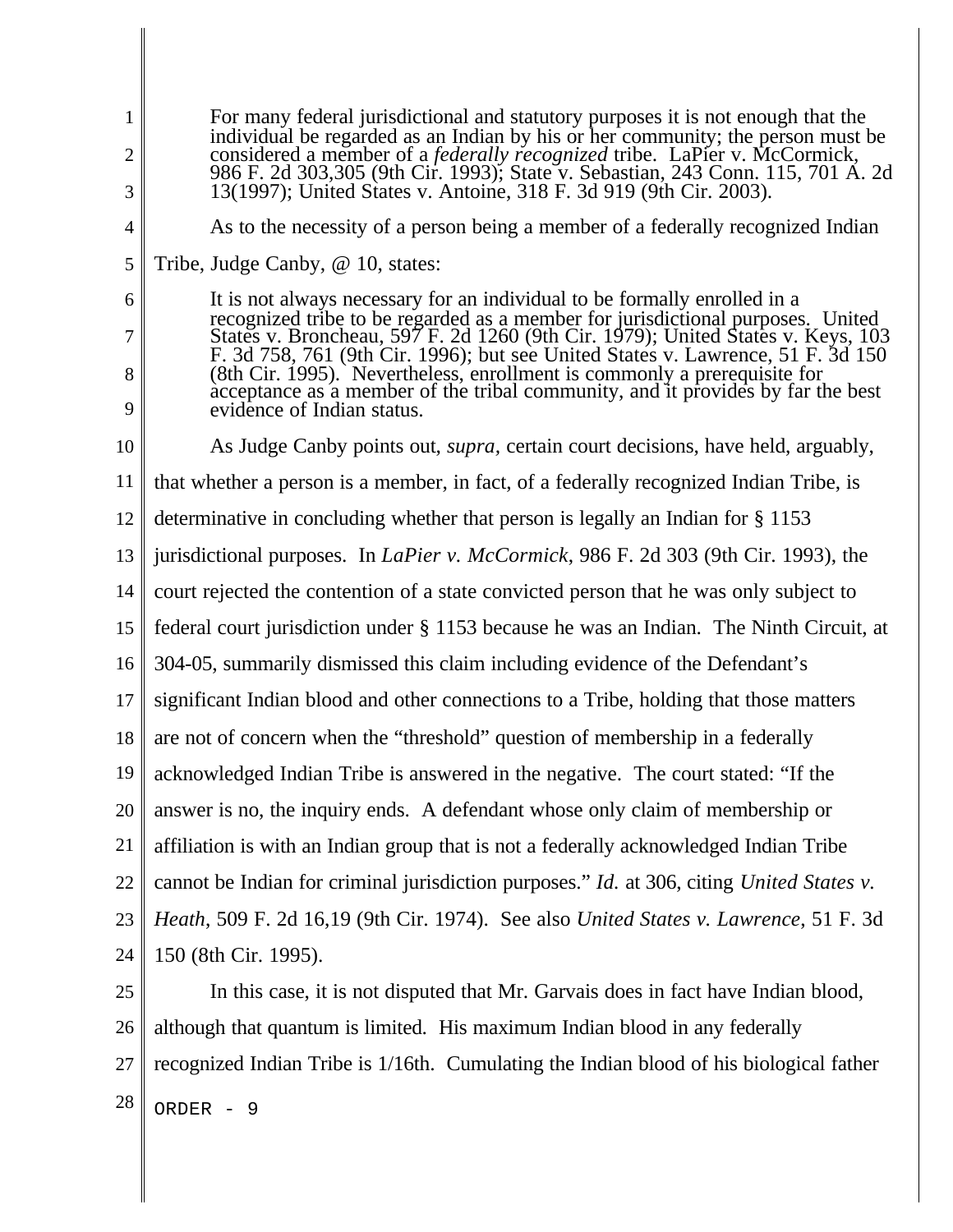1 2 3 4 5 6 7 8 9 10 11 12 13 and mother, Garvais' total Indian blood from all tribes would appear to be 6/32nds. However, the fact that a person has Indian blood alone does not create federal court jurisdiction over such a person under 18 U.S.C. § 1153 or tribal court jurisdiction which depends on § 1153. *See United States v. Antelope*, 430 U.S. 64, 646 (1977); *United States v. Broncheau,* 597 F. 2d 1260, 1263 (9th Cir. 1979); *St. Cloud v. United States*, 702 F. Supp. 1456, 1461 (S.D. 1988). To so hold would violate the long established rulings of the United States Supreme Court that Congress, legislating pursuant to its plenary power over Indians pursuant to the Indian Commerce Clause of the United States Constitution, Article I, § 8, cl. 3, does not violate the Equal Protection Clause. Such legislation describes a political group or membership, not a racial group. *See Antelope, supra,* at 646 and *United States v. Keys*, 103 F. 3d 758, 761 (9th Cir. 1996). These decisions emphasize that membership, as opposed to race, is the critical matter of inquiry in matters such as that *sub judice*.

14 15 16 17 18 19 Garvais is not a member of or eligible for enrollment in any such Tribe. While enrollment in a federally recognized Tribe has never been determinatively adjudicated to be an absolute requirement of § 1153 or tribal court jurisdiction, "enrollment is the common evidentiary means of establishing Indian status." *Broncheau, supra,* at 1263. The importance of enrollment is evidenced by the fact that courts have found tribal enrollment alone sufficient proof that a person is an Indian. *St. Cloud, supra,* at 1461.

20 21 22 23 24 25 26 27  $28$  ORDER - 10 The limited quantum of Indian blood possessed by Garvais and the fact that he is not an enrolled member of any Tribe, nor eligible therefore, weigh heavily against a finding that Garvais is an Indian subject to prosecution in the Spokane Tribal Court. The Spokane Tribe contends that despite these missing facts, Garvais may still be determined to be an Indian pursuant to § 1153, based upon his alleged recognition as an Indian by other Indians and Tribes, his social assimilation with other Indians and Tribes, and his receipt of benefits as an Indian. Garvais' assimilation and association with the Spokane Tribe was primarily due to his employment as a police officer with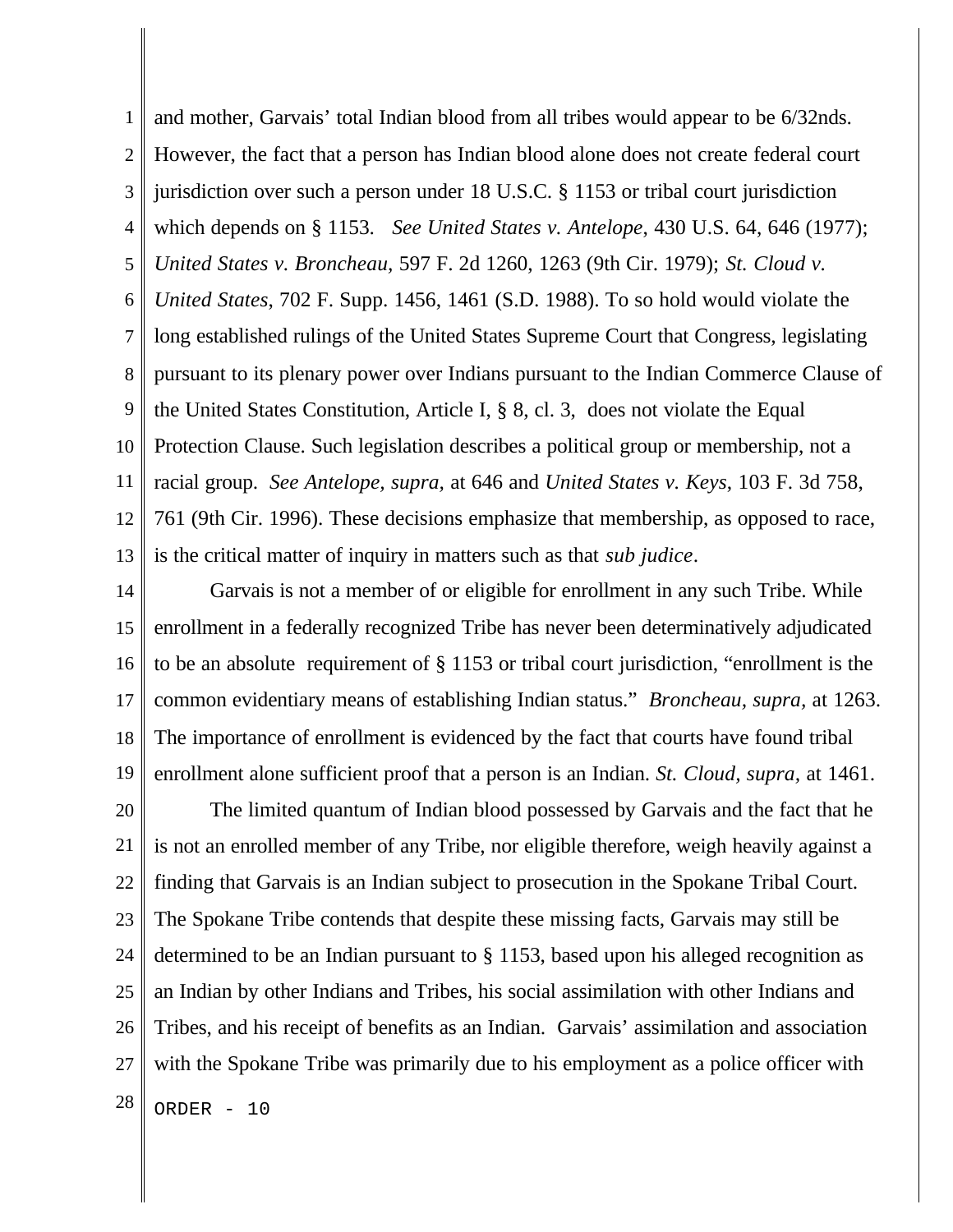1 2 3 4 5 6 7 8 9 10 11 12 13 the Bureau of Indian Affairs. Until his 19 month residence on the Spokane Reservation while so employed, Garvais had never lived on a tribal reservation, except possibly for a very brief period as an infant prior to his mother moving to Wenatchee, Washington. He lived as a non-Indian until his employment as a police officer with the B.I.A. and as stated, *supra,* his Indian preference by the B.I.A. was found to be invalid. While Garvais did receive some limited health benefits from the Colville Tribe those benefits were afforded him as a "descendant" of a former member of that Tribe, not because he was an Indian. His period of residence in Indian housing was by reason of his employment with the B.I.A, not because of his allegedly being an Indian. His other limited Indian activities for relatively brief periods of his life do not warrant a conclusion that he is in fact an Indian under § 1153, particularly in view of his limited blood quantum and his lack of enrollment, or eligibility for enrollment in any Indian Tribe.

14 15 16 17 18 19 20 21 22 Following the conclusion of the evidentiary phase of this matter, the court asked counsel to address the issue of whether any recognition by others of Garvais as an Indian must have included recognition of his being a member of any specific Indian Tribe, since there was no evidence at all that Garvais was so recognized by anyone. As stated, *supra,* the Spokane Tribal Code does define an Indian as being a "person of Indian descent who is a member of a recognized Indian Tribe under Federal jurisdiction." While not determinative in this matter, that provision of the Spokane Tribal Code evidences a recognition of the importance of enrollment or association with a specific Indian Tribe.

23 24 25 26 27  $28$  ORDER - 11 Neither party has cited to the court any case in which a person such as Garvais has been determined to be legally an Indian for § 1153 jurisdictional purposes and the court's research has not discovered any such case. In *St. Cloud*, 702 F. Supp. 1456, the court determined that the Defendant was not subject to federal jurisdiction under § 1153, since the Tribe in which he had previously been enrolled had been terminated